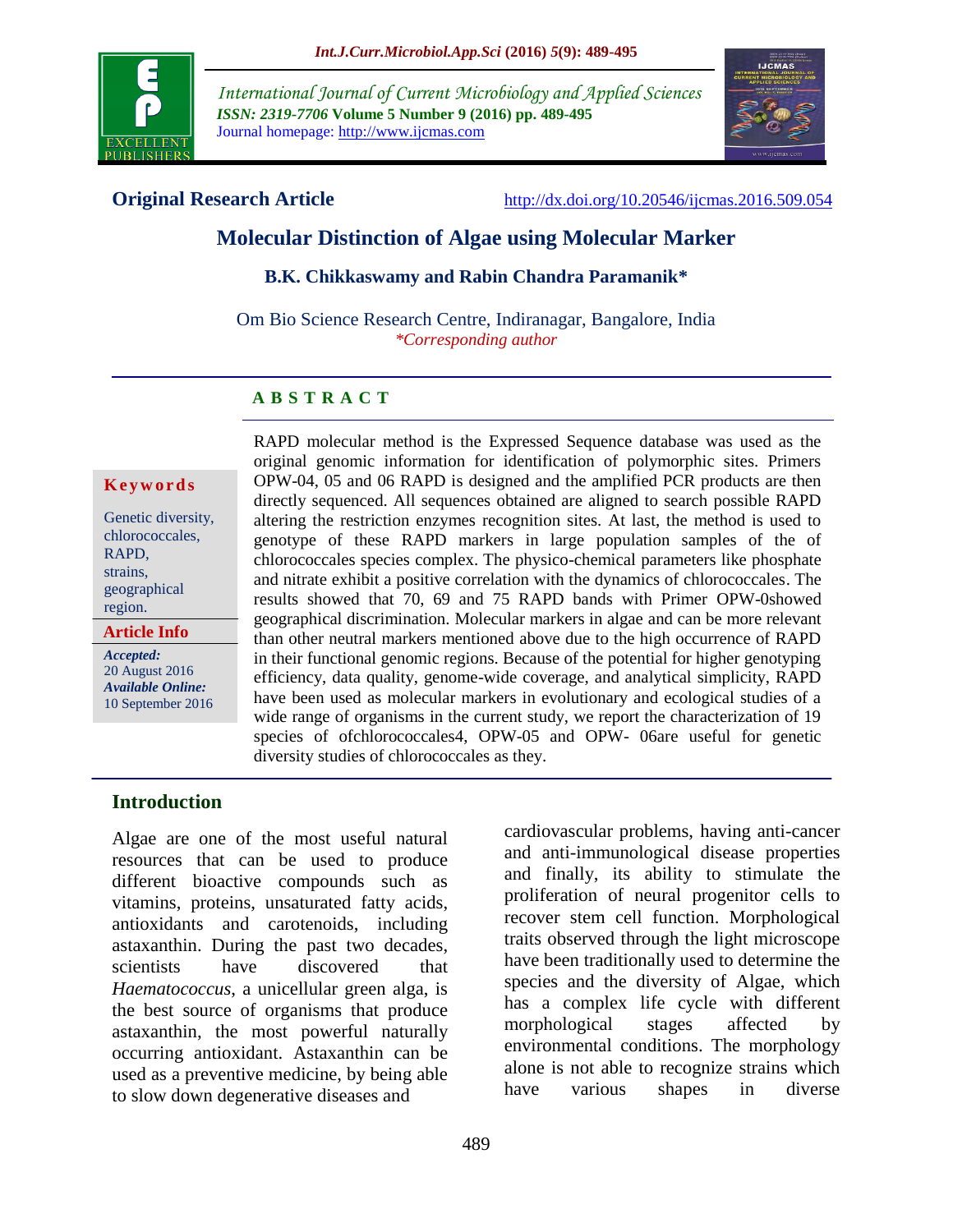environmental conditions and the cryptic species (due to recent speciation) with similar morphological traits however they are different genetically. Molecular and genetic characters are affected less than the morphological characters by environmental conditions, hence they are more stable. In addition to the necessity of the morphological study, there is a need to the molecular study of organisms in order to differentiate them geographically. The combination of molecular and morphology provide a robust way to determine organisms with lower mistakes. Biotechnological methods and molecular markers are great promising tools for improvement and enhancement of biomass production, astaxanthin production and tolerance to stresses in Algae. Most of the molecular marker tools are valuable methods to investigate population genetic and diversity which were developed quickly over the three past decades. There have been some studies on algae using Inter Simple Sequence Repeat (ISSR) and Random Amplified Polymorphic DNA (RAPD) molecular markers; however, there have been none thus far on *H. pluvialis.*  Therefore, this study was conducted for the first time with the aim of remedying this situation. ISSR markers are reliable, highly polymorphic, low cost and less laborious, need only a small amount of DNA and are very fast when compared to most other molecular markers .

Sequence data and in terms of reproducibility, ISSR is comparable to SSR. The RAPD technique has wide applications in breeding, genetic evolution, gene mapping and population genetics and is able to produce many markers with low cost and high speed. Although the reproducibility of RAPD technique is low and is dominant, it is one of the important molecular markers. The SNP technique is a dominant marker

too but its reproducibility is higher than RAPD. Molecular and genetic study of any organism needs pure and axenic cultures whereas the growth of Algaeis very difficult due to their sensitivity to contamination. The pH of medium is neutral and other algal species, bacteria or fungi easily can dominate and make a culture fail. The molecular markers are able to distinguish other strains of Algae with desirable properties from various parts of the world.

The advent of recombinant DNA technology heralded a morphologically completely approach to define potentially polymorphic DNA sequences. This new technology promises to revolutionize some areas of plant genetics and plant breeding. The markers based on DNA sequences have introduced a new dimension to the development of genetic maps and mapping of and physiologically important characters.

The objective of this study was to find out the genetic diversity and relationships of the different green unicellular algae, by using SNP and RAPD markers and nif gene sequencing. There is a tendency to depend on the culture collection institutes that represents a limitation for scientists. This dependency on culture collections can deprive researchers from access to new species and strains with diverse characteristics and various bioactive compounds which can be found in other habitats.

Four new strains were isolated from different cities of Tumkur in order to examine their diversity and to uncover their differences with CCAP (Culture Collection of Algae) strains, using molecular markers. If useful the new strains isolated from Tumkur water bodies could be deposited in culture collections in order to enrich the gene reserves.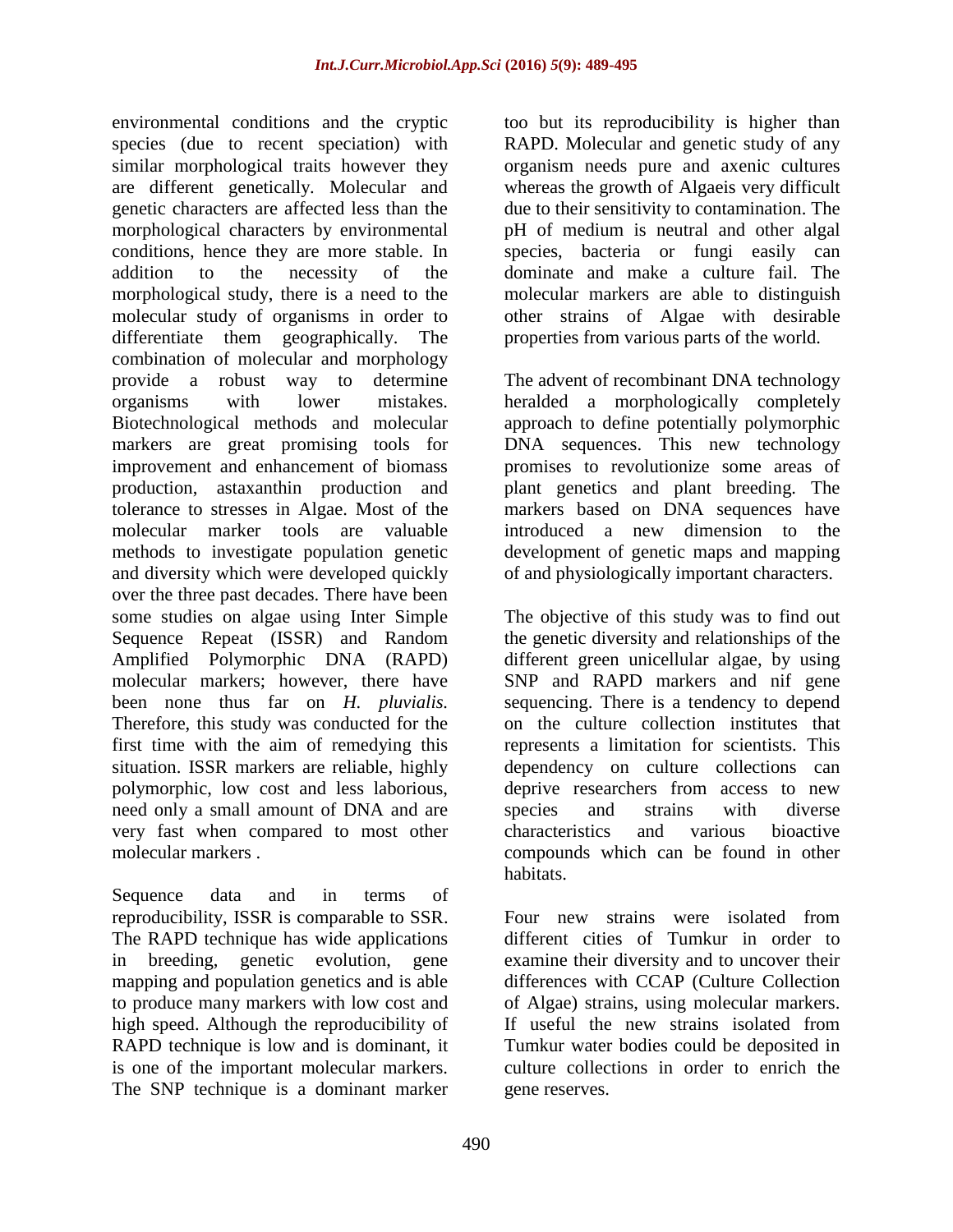In India there are thousands of collections of Algae whose genotypic status is not known. Besides an in-depth molecular marker genetic analysis of Algae has not been carried out so far. By making use of the molecular marker technology based on PCR approach, the diverse Algal species will be analyzed. The present investigation was carried out with the following objective isolation of genomic DNA from collecting samples of different phytoplankton.

# **Methodology**

Collection and conservation of *Ankistrodesmus falcatus (Corda) Ralfs, Ankistrodesmus Spiralis (Turner) Lemm. V fasciculatus, Closteriopsis longissima Lemm, Coelastrum microsporum, Crucigenia crucifera, Gonatozygon kinahanii, Micractinium pussillum, Pediastrum duplex var. coronatum, P. duplex var.clathratum, P. duplex var. reticulatum, P. simplex, P. teras var. tetraedon, Scenedesumus accuminatus, S. arcuatus, S. bijiugatus var. bicellularis, S. dimorphous, S. platidiscus, S. protuberans, S. quadricauda var. maxima.*

## **Genomic DNA isolation: For RAPD and SNP**

The 19 Algal samples were collected from different regions of Tumkur dist is subjected to DNA Extraction. Total DNA was extracted using Cetyltrimethly ammonium bromide (CTAB) method described by Doyle and Doyle (1990) with minor modification. Quality and quantity of DNA will be analyzed by both gel electrophoresis and spectrometric assays using UV-visible double beam pc scanning spectrophotometer

DNA Amplification: Polymerase Chain reaction (PCR) amplification will be performed in a volume of 20 ul comprising 1.5 units of taq DNA polymerase. 1x taq assay buffer (10 mMTris-Hcl, 1.5 Mm mgcl2, 50 Mm kcl add 2.01 gel stained ph 9.0) 200 um of primer, 200 um of dNTPs and 50 mM 50 DNA template. Amplification will be performed in thermo cycler. The optimized PCR Condition for both RAPD and AFLP will be determined. The amplified products will be separated by electrophoresis on  $1.25-1.5\%$  (w/v) agarose gels for 75-100 volts in 1x TBE buffer (Tris-Borate-EDTA buffer). After completion of electrophoresis, gels will be stained with ethidium bromide solution. The amplified products in gels will be visualized and photographed using gel documentation bioprofile image analysis system. The size of the amplification products will be determined by comparisons to lambda DNA/EcoR-Hind lll double digest DNA ladder. PCR reaction was repeated at least twice to check the reproducibility of the banding.

# **Results and Discussion**

The genomic of were subjected to RAPD analysis using Primer OPW– 01 The genomic DNA of 19 *Ankistrodesmus falcatus (Corda) Ralfs, Ankistrodesmus Spiralis (Turner) Lemm. V fasciculatus, Closteriopsis longissima Lemm, Coelastrum microsporum, Crucigenia crucifera, Gonatozygon kinahanii, Micractinium pussillum, Pediastrum duplex var. coronatum, P. duplex var.clathratum, P. duplex var. reticulatum, P. simplex, P. teras var. tetraedon, Scenedesumus accuminatus, S. arcuatus, S. bijiugatus var. bicellularis, S. dimorphous, S. platidiscus, S. protuberans, S. quadricauda var. maxima.* rapd analysis of 19 species of chlorococcales algae amplified with primer, opw – 04The genomic DNA of 19 species of chlorococcales algae was amplified with the oligonucletide primer OPW-04 are shown in the figure 4. The distant and abundant RAPD fragments were recorded. The total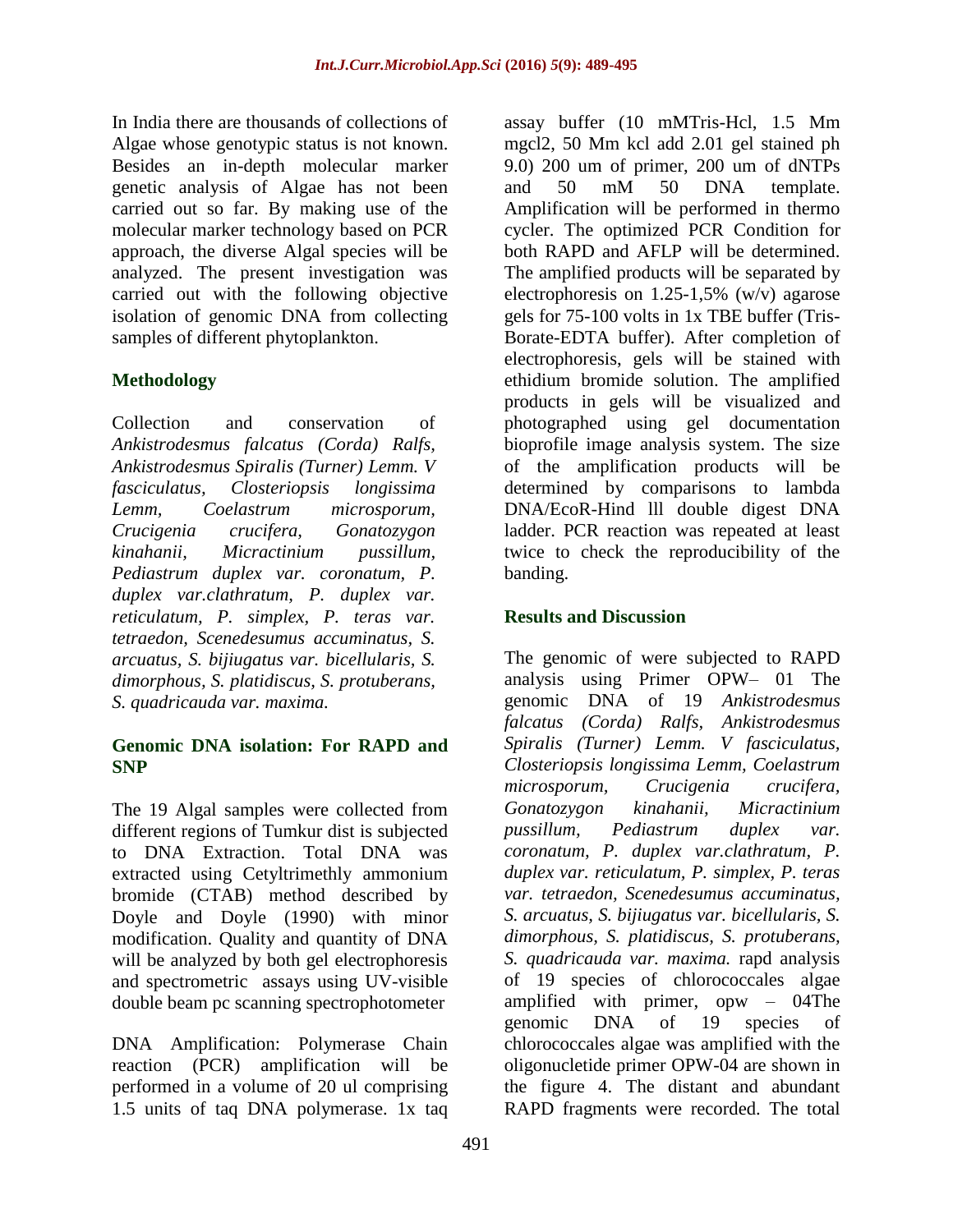number of bands are generated were found to be 70.the size of the RAPD band were placed in between 300 to 5000 bp length .the primer produced distinct banding patterns . The number of bands per primer is 3.6 as expected in sexually reproducing plants .The RAPD bands distributed in 19 species of chlorococcales algae is known to important. The number of RAPD bands produced to reveal Mendelein inherited character and number scoring revealed divers properties. The banding patterns are important and distinct in algae species. The RAPD banding patterns showed high polymorphism, were useful in distinguishing algal species. 1, 2, 3, 4 revealed 3-4 bands each where as other varieties showed more than 3-5 bands where 18 mulberry species of algae revealed only 2 bands as shown in figure 4.rapd analysis of 19 species of chlorococcales algae amplified with primer, opw – 05,The genomic DNA of 19 species ofchlorococcales algae was amplified with

the oligonucletide primer OPW-05 is shown in the figure 5. The distant and abundant RAPD fragments were recorded. The total number of bands are generated were found to be 69.the size of the RAPD band were placed in between 300 to 5000 bp length .the primer produced distinct banding patterns . The number of bands per primer is 3.6 as expected in algae. The RAPD bands distributed in 19 species ofchlorococcales algae known to important. The number of RAPD bands produced to reveal Mendelein inherited character and number scoring revealed divers properties. The banding patterns are important and distinct in algal species. The RAPD banding patterns showed high polymorphism, were useful in distinguishing .Although diverse elements and other characters revealed as many as RAPD bands. The identification of RAPD bands in 19 species of chlorococcales algae is important because of differentially distributed derivatives proteins.

#### **Table.1** Details of the optimal concentrations of the PCR mix

| <b>COMPONENTS</b> | <b>RANGE USED</b>                    | <b>OPTIMAL CONCENTRATION</b> |
|-------------------|--------------------------------------|------------------------------|
| MgCl <sub>2</sub> | $1.5$ mM, $2.5$ mM, $3.5$ mM         | 1.5 <sub>m</sub> M           |
| Template DNA      | 10ng, 15ng, 20ng, 25ng, 30ng         | 25ng                         |
| dNTPs             | $100\mu M$ , $200\mu M$ , $300\mu M$ | $200 \mu M$                  |



**GEL PROFILE OF ALGAE SPECIES AMPLIFIED WITH OPW PRIMER-5**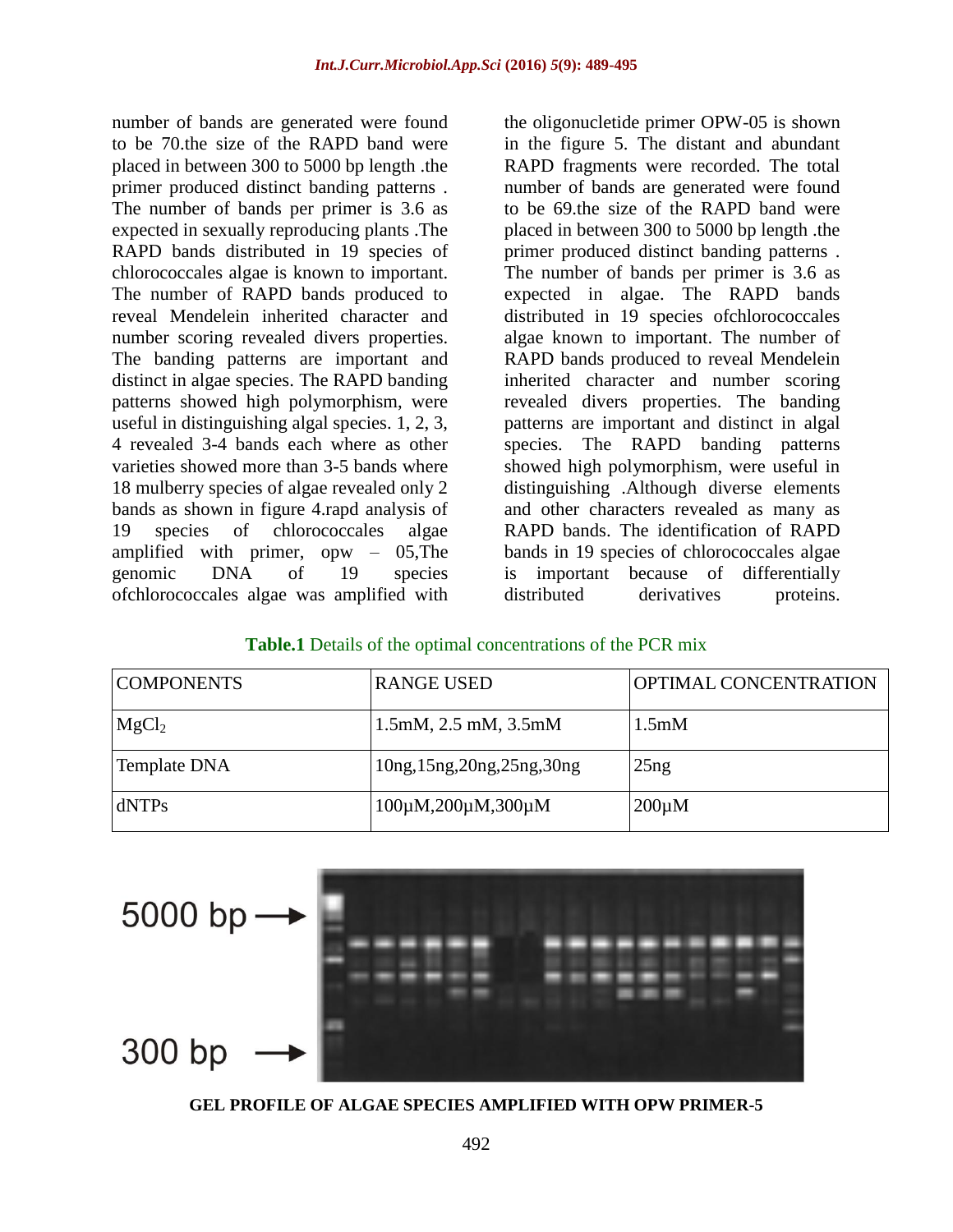The marker distribution revealed both polymorphic and mono morphic character. Varieties1, 2, 3, 4 revealed 3 bands each where as other species showed more than 3- 5 bands as shown in figure 5.However, the species 7 and 8 revealed only 1 band each RAPD analysis of 19 species of chlorococcales algae amplified with primer, opw – 06, The genomic DNA of 19 species of **c**hlorococcales was amplified with the oligonucleotide primer OPW-06 is shown in the figure 6. The distant and abundant RAPD fragments were recorded. The total number of bands are generated were found to be 75, the size of the RAPD band were placed in between 300 to 5000 bp length .the primer produced distinct banding patterns . The number of bands per primer is 3.9 as expected in algae. The RAPD bands distributed in 19 **c**hlorococcales are known to important. The number of RAPD bands produced to reveal Mendelein inherited character and number scoring revealed divers properties. The banding patterns are important and distinct in algal species. The RAPD banding patterns showed high polymorphism, were useful in distinguishing mulberry varieties. Although diverse elements such as diploid and other characters revealed as many as RAPD bands. The identification of RAPD bands in 19 chlorococcales is important because of differentially distributed derivatives proteins. The marker distribution revealed both polymorphic and mono morphic character. Species 1, 2, 3, 4 revealed 3 bands each where as other species showed more than 3-5 bands the species 13 as not shown any bands as shown in figure 6.

## **References**

Arif, I., Bakir, M., Khan, H., Al Farhan, A., Al Homaidan, A., Bahkali, A., Al Sadoon, M.,Shobrak, M. 2010. A Brief Review of Molecular Techniques to

Assess Plant Diversity.*Int. J. Mol. Sci.,* 11: 2079–2096.

- Bardakci, F. 2001. Random Amplified Polymorphic DNA (RAPD) Markers. *Turk. J. Biol.,* 25: 185–196.
- Bhau, B.S., Medhi, K., Sarkar, T., Saikia, S.P. 2009. PCR based molecular characterization of *Nepentheskhasiana* Hook Pitcher. *Plant Genet. Resour. Crop. Evol*., 56: 1183–1193.
- Bittencourt-Oliveira, M.C., Massola, J.N.S., Hernandez-Marine, M., Romo, S., Moura, A.N. Taxonomic investigation using DNA fingerprinting in *Geitlerinema* species (Oscillatoriales, Cyanobacteria). *Phycol. Res.,* 55: 214– 221.
- Bornet, B., Antoine, E., Bardouil, M., Marcaillou-Le, Baut, C. 2004. ISSR as new markers for genetic characterization and evaluation of relationships among phytoplankton. *J. Appl. Phycol.,* 16: 285–290.
- Bornet, B., Antoine, E., Francoise, S., Marcaillou, Le., Baut, C. 2005. Development of sequence, characterized amplified region markers from inter simple sequence repeat fingerprints for the molecular detection of toxic phytoplankton *Alexanndrium catenella* (Dinophyceae) and *pseudo Nitzschia Pseudodelicatissiam* (Bacillario-phyceae) from French coastline waters. *J. Phycol.,* 41: 704– 711.
- Bornet, B., Branchard, M. 2001. Nonanchored Inter Simple Sequence Repeat (ISSR) Markers: Reproducible and Specific Tools for Genome Fingerprinting. *Plant Mol. Biol. Rep.,* 19*:* 209–215.
- Cianciola, E., Popolizio, T., Schneider, C., Lane, C. 2010. Using Molecular-Assisted Alpha Taxonomy to Better Understand Red Algal Biodiversity in Bermuda. *Diversity,* 2: 946–958.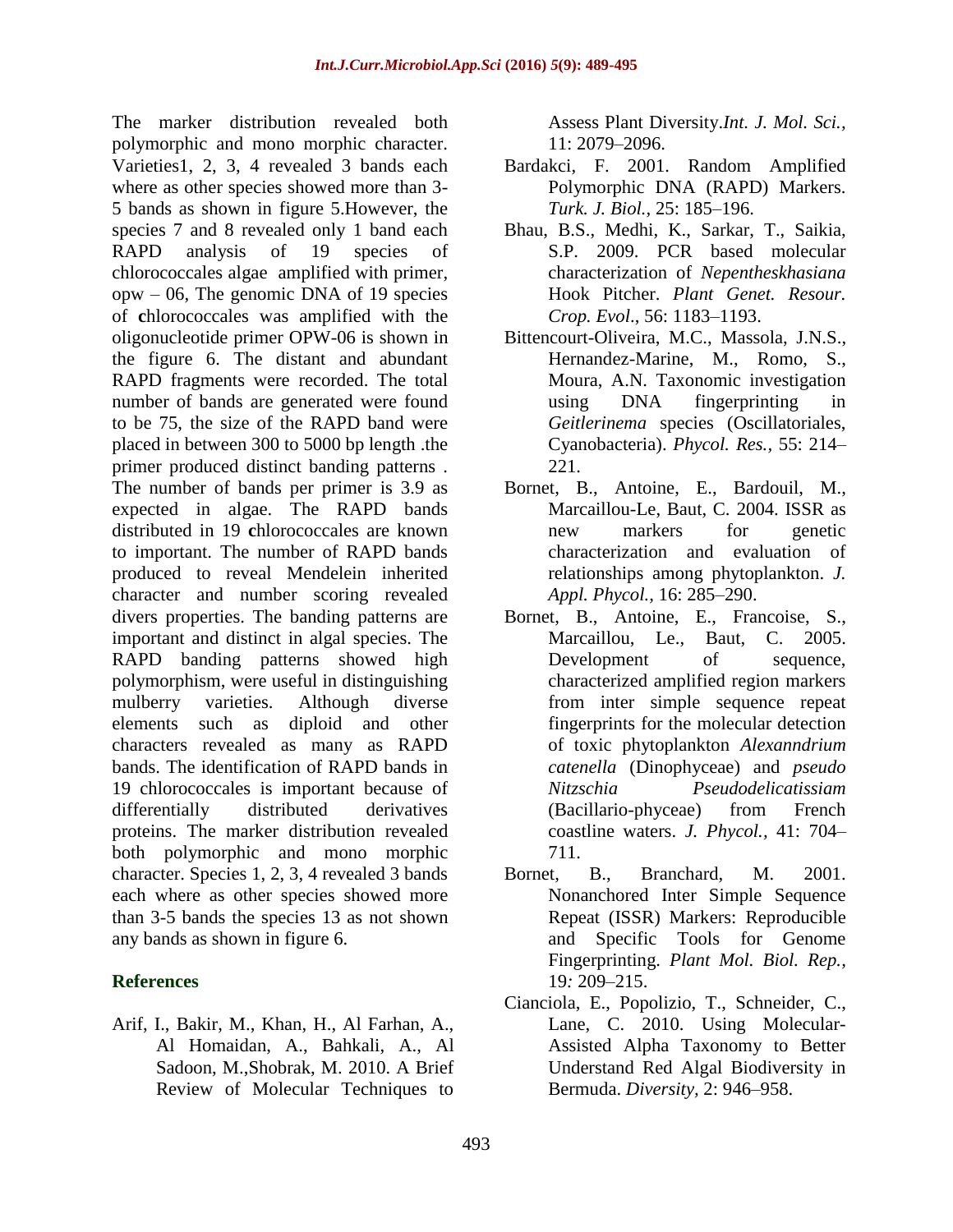- Dayananda, C., Sarada, R., Kumar, V., Aswathanarayana, R.G. 2007. Isolation and characterization of hydrocarbon producing green alga *Botryococcus braunii* from Indian freshwater bodies. *Electron. J. Biotechnol.,* 10: 78–91.
- Dellaporta, S.L., Wood, J., Hicks, J.B. 1983. A plant DNA mini-preparation Version II. *Plant Mol. Biol. Reptr.,* 1: 19–21.
- Ferna´ndez, M., Figueiras, A., Benito, C. 2002. The use of ISSR and RAPD markers for detecting DNA polymorphism, genotype identification and genetic diversity among barley cultivars with known origin. *Theor. Appl. Genet.,* 104: 845–851.
- Grossa, G.J., Lockwood, S.F. 2004. Cardio protection and myocardial salvage by a disodium disuccinateas taxanthin derivative (CardaxTM). *Life Sci.,* 75: 215–224; *Mol.,* 16.
- Hall, M.M., Vis, M.L. 2002. Genetic variation in *Batrachospermum helminthosum* Batrachospermales, Rhodophyta) among and within stream reaches using inter simple sequence repeat molecular markers. *Phycol. Res.,*  50: 155–162.
- House D.L., Sherwood, R.A., Vis, L.M. 2008. Comparison of three organelle markers for phylogeographic inference in *Batrachospermum helminthosum* (Batrachospermales, Rhodophyta) from North America. *Phycol. Res.,* 56: 69– 75.
- Huangfu, C., Song, X., Qiang, S. 2009. ISSR variation within and among wild *Brassica juncea* populations: implication for herbicide resistance evolution. *Genet. Resour. Crop. Evol.,*  56: 913–924.
- Hughes, D.A. 1999. Effects of dietary antioxidants on the immune function of middle-aged adults. *Proc. Nutr. Soc*., 58: 79–84.
- Kim, J., Nam, S., Kim, B., Choi, W., Lee, J.,

Kim, W., Choi, Y. 2010. Astaxanthin Improves Stem Cell Potency via an Increase in the Proliferation of Neural Progenitor Cells. *Int. J. Mol. Sci.,* 11: 5109–5119.

- Martı´nez, R., An˜ı´barro, C., Ferna´ndez, S. 2006. Genetic variability among *Alexandrium tamarense* and *Alexandrium minutum* strains studied by RAPD banding pattern analysis. *Harmful Algae,* 5: 599–607.
- Park, Y., Lee, J.K., Kim, N. 2009. Simple Sequence Repeat Polymorphisms (SSRPs) for Evaluation of Molecular Diversity and Germplasm Classification of Minor Crops. *Mol.,*  14: 4546–4569.
- Prevost, A., Wilkinson, M.J. 1999. A new system of comparing PCR primers applied to ISSR fingerprinting of potato cultivars. *Theor. Appl. Genet*. 98: 107–112.
- Rahimmalek, M., Bahreininejad, B., Khorrami, M., Tabatabaei, B.E.S. 2009. Genetic Variability and Geographic Differentiation in *Thymus daenensis* subsp. *daenensis*, an Endangered Medicinal Plant, as Revealed by Inter Simple Sequence Repeat (ISSR) Markers. *Biochem. Genet*., 47: 831–842.
- Rohlf, F. 2001. *NTSYS-pc Numerical Taxonomy and Multivariate Analysis System*; Exeter Software: New York, NY, USA.
- Samuel, F.L., Marc, S.P., Stanley, L., Hazen, Z.B., Ferenc, Z. 2006. The effects of oral Cardax™(disodium disuccinateas taxanthin) on multiple independent oxidative stress markers in a mouseperitoneal inflammation model: influence on 5-lipoxygenase *in vitro*  and *in vivo. Life Sci.,* 79: 162–174.
- Singh, R., Zaki, N.M., Ting, N., Rosli, R., Soon-Guan, T., Leslie, L.E., Ithnin, M., Cheah, S. 2008. Exploiting an oil palm